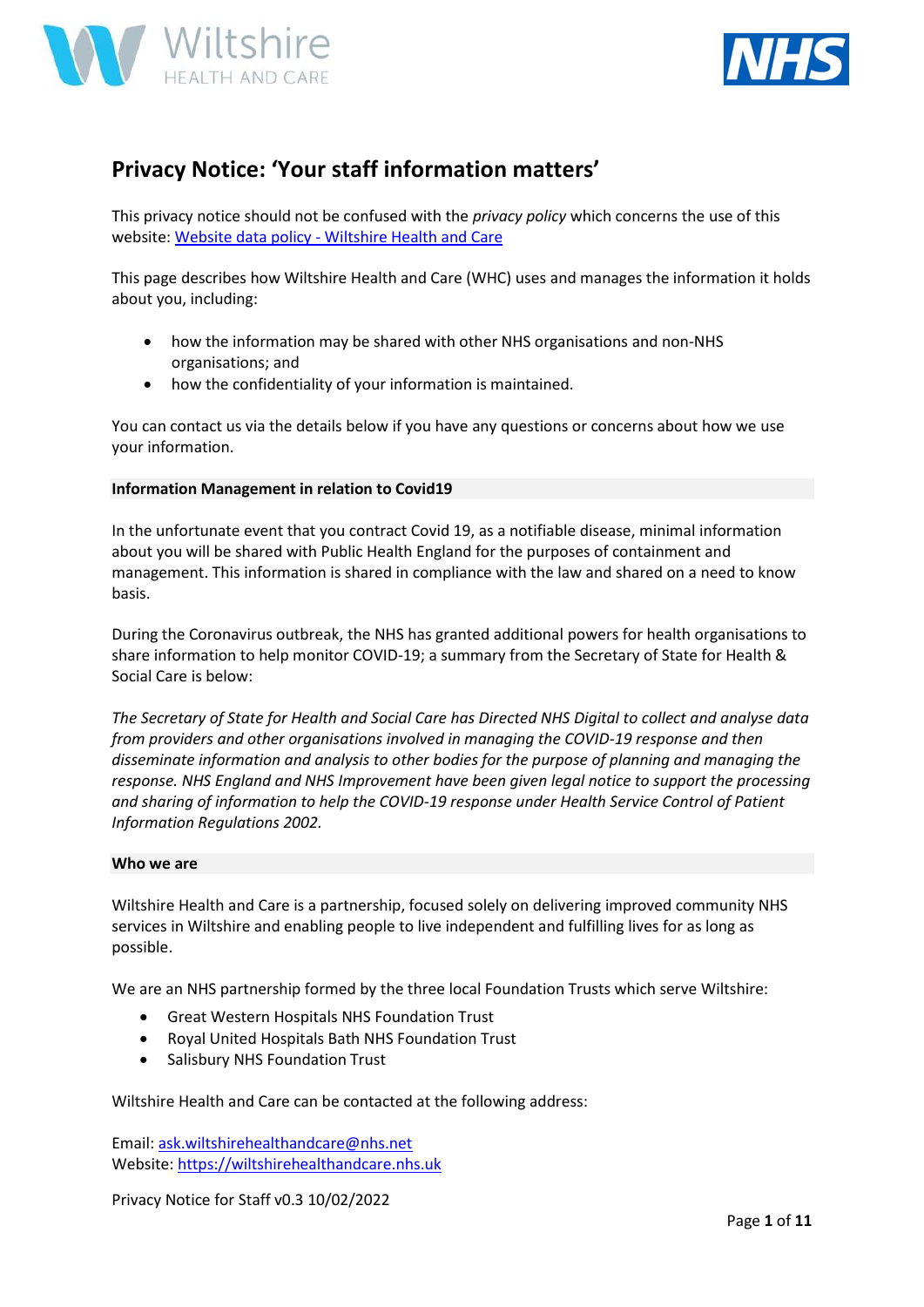



Postal address: Wiltshire Health and Care Chippenham Community Hospital Rowden Hill Chippenham Wiltshire SN15 2AJ

#### **Commitment to Data Privacy and Confidentiality**

We are committed to protecting your privacy and will only process personal confidential data in accordance with the relevant data protection legislation, currently the UK General Data Protection Regulation (GDPR), and Data Protection Act 2018 (DPA), alongside the common law duty of confidentiality.

Wiltshire Health and Care is registered as a Data Controller with the Information Commissioner's Office (ICO). Our registration number on the Data Protection Register is ZA190147 and our entry may be found by reference to the ICO website at the following [link.](https://ico.org.uk/about-the-ico/what-we-do/register-of-fee-payers/)

All information that we hold about you will be held securely and confidentially.

We use administrative and technical controls to do this including strict procedures and encryption. We use strict controls to ensure that only authorised staff can see information that identifies you. This means only a limited number of authorised staff have access to information that identifies you where it is appropriate to their role and is strictly on a need to know basis.

All our staff, contractors, and committee members receive appropriate and on-going training to ensure they are aware of their personal responsibilities. Our staff have contractual obligations to uphold confidentiality, enforceable through disciplinary procedures.

We will only use the minimum amount of information necessary about you.

We will only keep information in accordance with the schedules set out in the Records Management Code of Practice 2021.

#### **Purposes of Processing**

Wiltshire Health and Care is responsible for provision of health services across the county of Wiltshire which is conducted through Wiltshire Health and Care staff and volunteers, Wiltshire Health & Care processes personal data for a range of purposes to enable it to meet its statutory duties and functions including:

- the employment of appropriate staff
- safeguarding children and vulnerable adults
- service planning
- to meet a legal obligation such as where a formal court order has been served on us
- where we are lawfully required to report certain information to appropriate authorities, such as to prevent fraud or a serious crime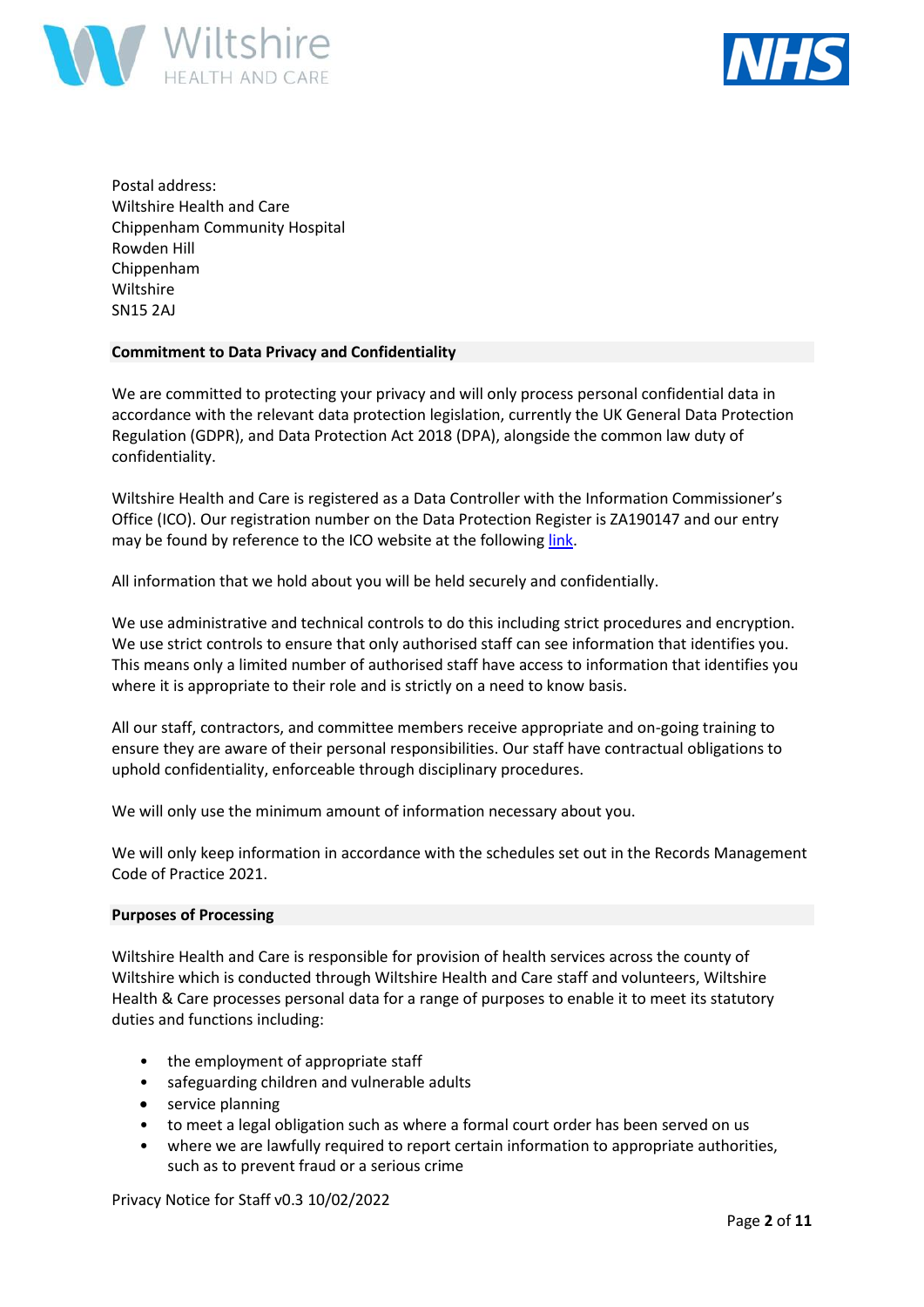



#### **Lawful basis for processing**

Current Data Protection legislation provides six possible legal bases available for a data controller to use in justifying processing of personal data:

- consent of the data subject
- contract
- public task
- legal obligation
- vital interests
- legitimate interests

In general, Wiltshire Health and Care will only rely on consent where it is clearly necessary in law.

Where we have a legal basis for sharing and using data without consent, we will do so.

Details of the legal basis relied upon for processing are shown in the table of uses of information below.

#### **Where do we receive information from?**

Wiltshire Health and Care receives information about our staff from a range of different sources, some examples have been listed below:

- if you have applied for a vacancy within Wiltshire Health and Care
- if you have TUPE'd to Wiltshire Health & Care
- if you have made a complaint to us about your employment, and we need to investigate
- if you have volunteered with Wiltshire Health and Care
- pertinent health information from Occupational Health
- potential criminal convictions through the Disclosure and Barring Service process
- if you ask us to keep you regularly informed and up to date about the work of WHC
- if you are actively involved in our engagement activities

#### **Why is your staff record shared and with whom?**

We share your information with a range of organisations or specific named individuals for a variety of lawful purposes, including:

- Financial information in relation to Payroll;
- Professional bodies that an individual might be registered with;
- NHS managers and the Department of Health for the purposes of planning, commissioning, managing and auditing healthcare services;
- organisations with statutory investigative powers e.g. the Care Quality Commission, the GMC, the Audit Commission, the Health Service Ombudsman;
- where necessary and appropriate, to government departments other than the Department of Health;
- solicitors, to the police, to the Courts (including a Coroner's Court), and to tribunals and enquiries;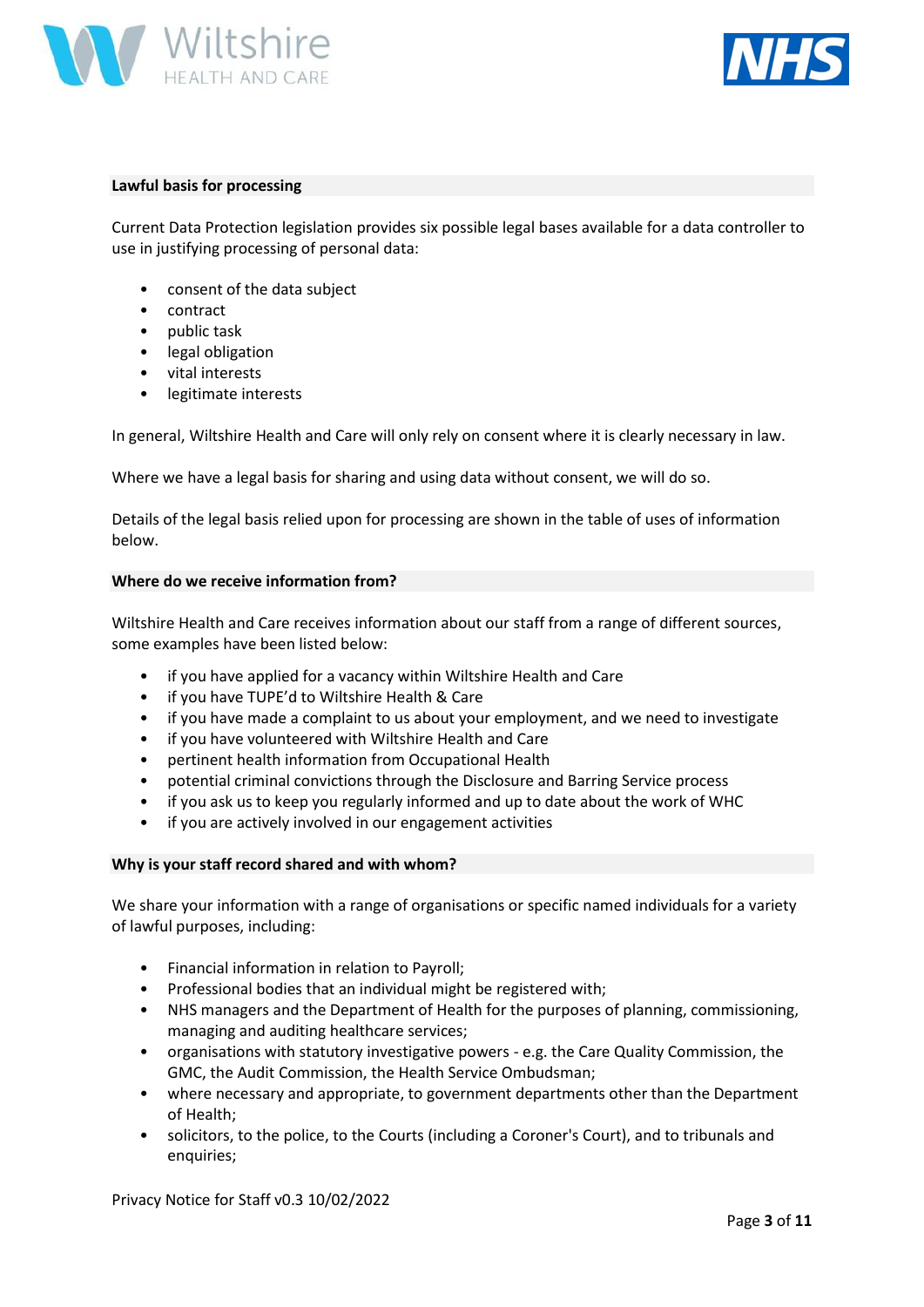



• the media (normally the minimum necessary disclosure subject to explicit consent)

The specifics of this sharing is detailed in the tables found at the end of this privacy notice.

#### **Categories of personal confidential data**

The types of information that we may collect and use include the following:

- Personal data means any information relating to an identified or identifiable natural person (data subject)
- Sensitive personal data means any information relating to an identified or identifiable natural person which is more sensitive and so needs more protection, such as:
	- ➢ race
	- $\triangleright$  ethnic origin
	- $\triangleright$  political views
	- ➢ religion
	- $\triangleright$  trades union membership
	- $\triangleright$  genetics
	- $\triangleright$  biometrics (where used for ID purposes)
	- ➢ health
	- $\triangleright$  sex life
	- $\triangleright$  sexual orientation
- Confidential Information means both information 'given in confidence' and 'that which is owed a duty of confidence'. This also includes and is adapted to include special category data as defined in current data protection legislation.

Personal confidential data may include your name, your address, postcode, date of birth, NI number, information about previous employment, reports and notes about your health, relevant information about third party individuals such as next of kin and other family members.

#### **Pseudonymised Information**

This is data that has undergone a technical process that replaces your identifiable information such as NI number, postcode, date of birth with a unique identifier, which obscures the 'real world' identity of the individual patient to those working with the data.

#### **Anonymised Information**

This is data rendered into a form which does not identify individuals and where there is little or no risk of identification.

#### **Rights of Individuals**

You have certain legal rights, including a right to have your information processed fairly and lawfully. These rights are:

the right to be informed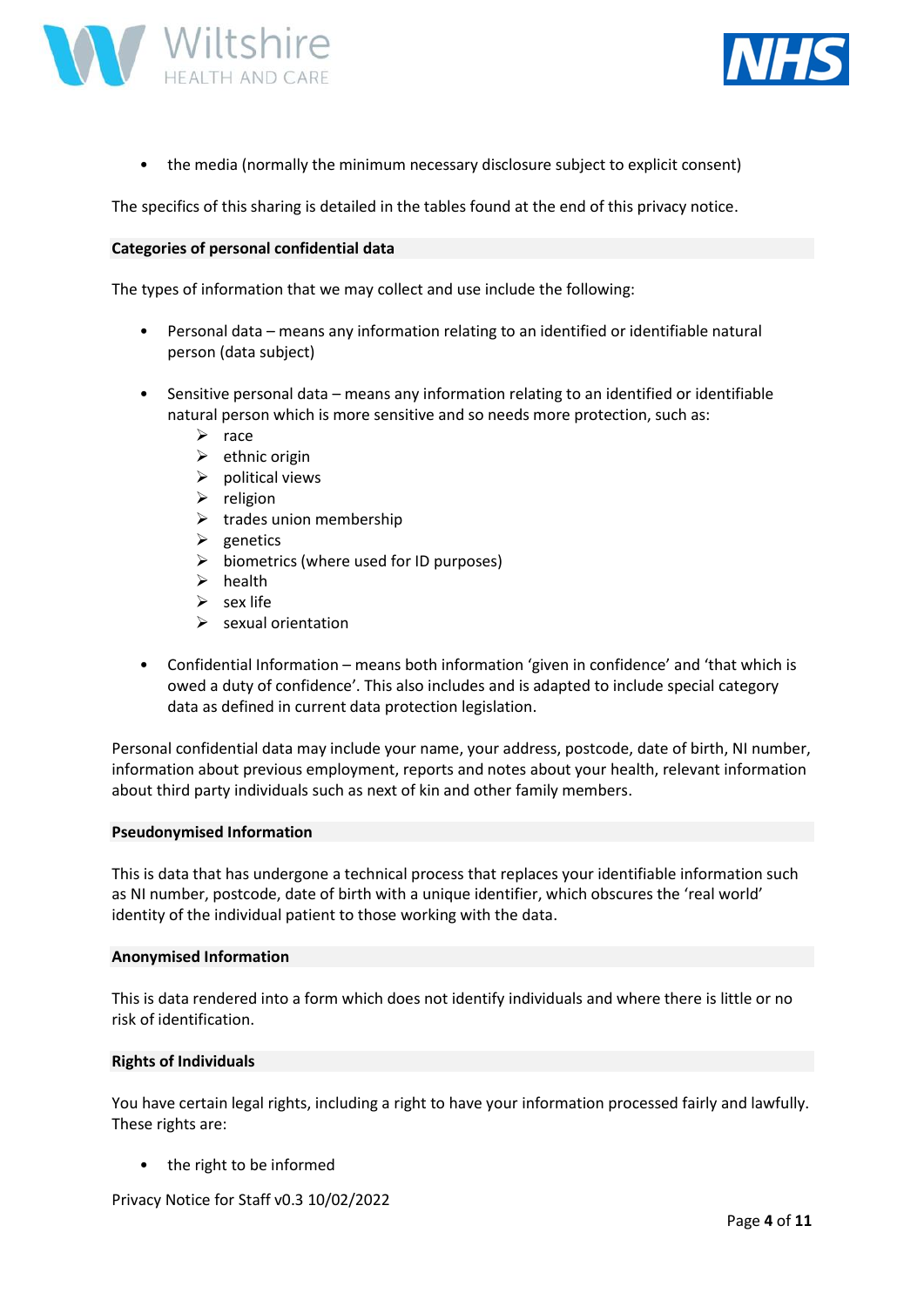



- the right of access
- the right to rectification
- the right to erasure
- the right to restrict processing
- the right to data portability
- the right to object
- rights in relation to automated decision making and profiling

You have the right to privacy and to expect the NHS to keep your information confidential and secure.

#### **Subject access requests**

Individuals can find out if we hold any personal information by making a subject access request under the Data Protection legislation. If we do hold information about you, we will:

- confirm that we are processing your personal data
- provide a copy of your personal information
- provide additional information such as: the reason why we hold your information, who we may have shared information with, how long we hold information

The Data Protection Act gives you the right to obtain a copy of information that WHC holds about you and why.

If you would like to receive a copy of information we hold about you, your request should be made in writing by post or email to:

- Records Department, Wiltshire Health and Care, Chippenham Hospital, Rowden Hill, Chippenham, SN15 2AJ
- Email: [whc.recordsrequest@nhs.net](mailto:whc.recordsrequest@nhs.net)

When making a request, please include the following details:

- your name, address and postcode
- any relevant identifying numbers
- the type of information or documents you want to receive copies of including any relevant dates
- any preferences you have for the way you would like us to send the information to you (for example, hard copy, large print or by email)
- forms of identification passport, driving licence or birth certificate, plus confirmation of home address, such as a recent utility bill, council tax bill or letter from a government department

If you are making a request for records in relation to another person or a deceased individual, you will be required to provide evidence of the authority which enables you to act on that individuals' behalf, this may include:

- Documented consent of the individual
- Lasting Power of Attorney
- Grant of Probate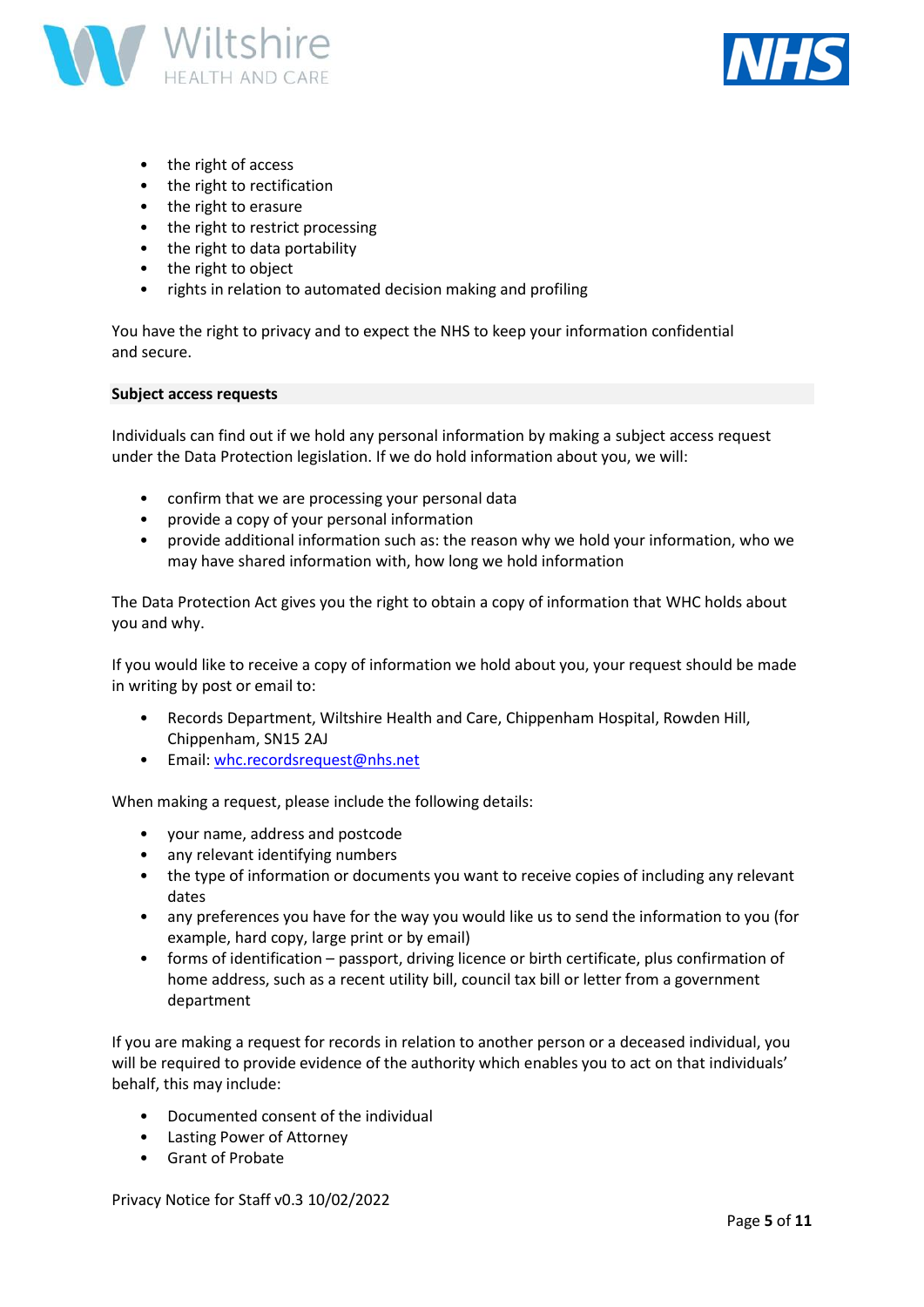



#### **Communication**

By providing your contact details, you are agreeing to Wiltshire Health and Care communicating with you about your employment, i.e. by letter (postal address), by voice-mail or voice-message (telephone or mobile number), by text message (mobile number) or by email (email address).

If you prefer not to be contacted by text message or email, please let us know by registering your preferences – these will be recorded within the relevant record.

#### **Confidentiality advice and support**

A Caldicott Guardian is a senior person responsible for protecting the confidentiality of staff and their information, as well as enabling appropriate and lawful information-sharing.

If you have any concerns or need advice about data protection or confidentiality, WHC has appointed the following senior individuals:

- WHC's Caldicott Guardian is Sara Quarrie, Director of Quality, Professions and Workforce. Sara is contactable by email through [whc.informationgovernance@nhs.net](mailto:whc.informationgovernance@nhs.net)
- WHC's Senior Information Risk Owner is Douglas Blair, Managing Director. Douglas is contactable by email throug[h whc.informationgovernance@nhs.net](mailto:whc.informationgovernance@nhs.net)
- WHC Data Protection Officer is Steven Lobb, Information Governance Manager. Steven is contactable by email throug[h whc.informationgovernance@nhs.net](mailto:whc.informationgovernance@nhs.net)

#### **Overseas transfers**

Your information will not be sent outside of the United Kingdom where the laws do not protect your privacy to the same extent as the law in the UK unless we are satisfied that equivalent arrangements exist to provide the same level of security as would otherwise be found in the UK. We will never sell any information about you.

#### **Concerns and complaints**

Individuals who have a concern about any aspect of their employment provided by Wiltshire Health and Care, or about the way their records have been managed, should contact their line manager in the first instance or one of the nominated individuals listed above.

Additionally, individuals have the right to complain to the Information Commissioner if they should ever be dissatisfied with the way Wiltshire Health and Care has handled or shared their personal information: The Information Commissioner's Office (ICO) Wycliffe House Water Lane Wilmslow Cheshire SK9 5AF Tel: 0303 123 1113 or 01625 545745 [Information Commissioner's Office website](http://www.ico.org.uk/)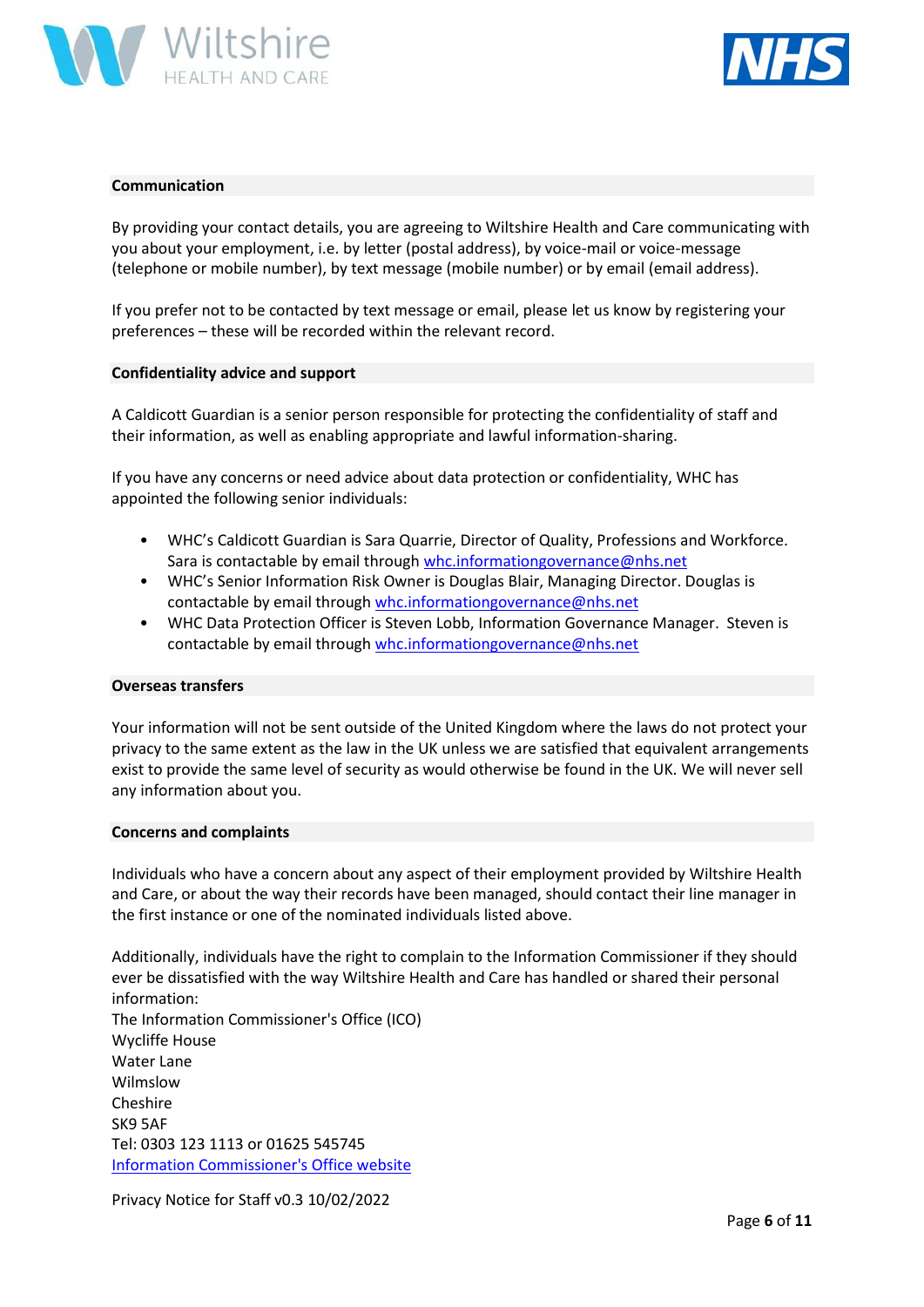



## **Further information**

You can find further information about how the NHS uses personal confidential data and your rights in:

- Th[e NHS Constitution](https://www.gov.uk/government/publications/the-nhs-constitution-for-england)
- An independent review of information about service users is shared across the health and care system led by Dame Fiona Caldicott was conducted in 2012. The report, Information: To share [or not to share? The Information Governance Review.](https://www.gov.uk/government/publications/the-information-governance-review)
- Please visit the [NHS Digital's](https://digital.nhs.uk/) website for further information about their work. The [Guide to](https://digital.nhs.uk/data-security-information-governance) [Confidentiality](https://digital.nhs.uk/data-security-information-governance) provides a useful overview of the subject.
- The [Information Commissioner's Office](http://www.ico.org.uk/) is the Regulator for Data Protection Legislation.
- Th[e NHS Health Research Authority](https://www.hra.nhs.uk/) (HRA) protects and promotes the interests of patients and the public in health and social care research.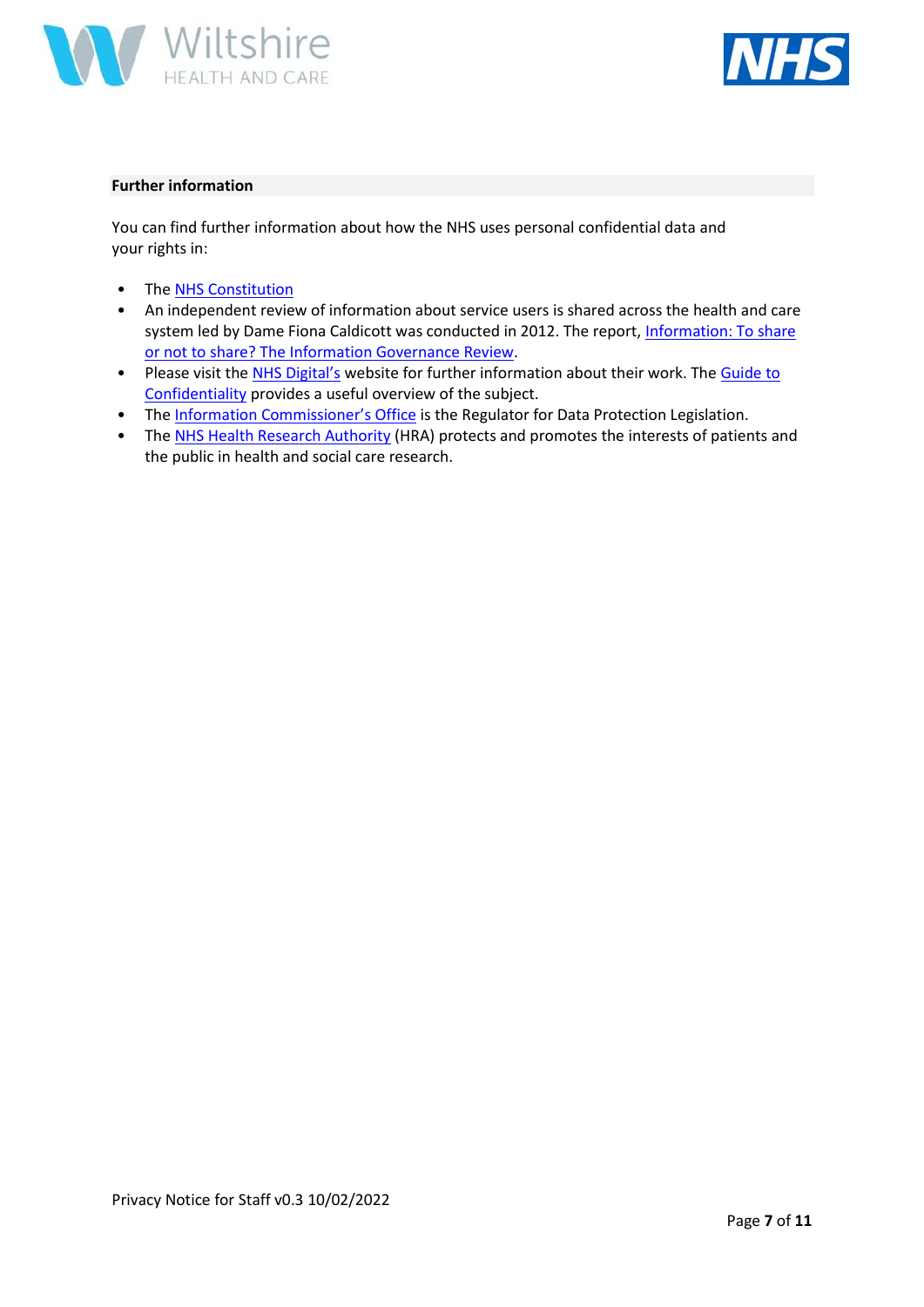



# **Uses of Information**

| <b>Activity</b>   | <b>Rationale</b>                                                                                                                                                   |
|-------------------|--------------------------------------------------------------------------------------------------------------------------------------------------------------------|
| Employment        | For the employment of staff and volunteers at Wiltshire Health & Care                                                                                              |
|                   | Data Type                                                                                                                                                          |
|                   | <b>Personal Confidential Data</b>                                                                                                                                  |
|                   |                                                                                                                                                                    |
|                   | <b>Legal Basis</b>                                                                                                                                                 |
|                   | WHC has a statutory duty to undertake employment activity and relies                                                                                               |
|                   | on the public task legal basis to process personal data for this purpose.<br>GDPR Article $6(1)(e)$ and $9(2)(b)$ – employment purposes                            |
|                   |                                                                                                                                                                    |
| <b>Complaints</b> | To process your personal information if it relates to a complaint where you have<br>asked for our help or involvement.                                             |
|                   |                                                                                                                                                                    |
|                   | Data Type                                                                                                                                                          |
|                   | <b>Personal Confidential Data</b>                                                                                                                                  |
|                   | <b>Legal Basis</b>                                                                                                                                                 |
|                   | We will rely on the legitimate interests of WHC to process your personal data for                                                                                  |
|                   | the purpose of managing a complaint you make to us.                                                                                                                |
|                   | <b>Complaint Processing Activities</b>                                                                                                                             |
|                   | When we receive a complaint from a person we make up a file containing the                                                                                         |
|                   | details of the complaint. This normally contains the identity of the complainant and                                                                               |
|                   | any other individuals involved in the complaint. We will only use the personal                                                                                     |
|                   | information we collect to process the complaint and to check on the level of service                                                                               |
|                   | being provided. We may need to seek your written authority to access your<br>information from other service providers, such as hospitals, GP practices or clinics. |
|                   |                                                                                                                                                                    |
|                   | We usually have to disclose the complainant's identity to whoever the complaint is                                                                                 |
|                   | about. This is inevitable where, for example, the accuracy of a person's record is in                                                                              |
|                   | dispute.                                                                                                                                                           |
|                   | If a complainant doesn't want information identifying him or her to be disclosed, we                                                                               |
|                   | will try to respect that. However, it may not be possible to handle a complaint on an                                                                              |
|                   | anonymous basis.                                                                                                                                                   |
|                   | We will keep personal information contained in complaint files in line with NHS                                                                                    |
|                   | retention policy, currently 10 years following closure of the complaint and any                                                                                    |
|                   | subsequent processes. It will be retained in a secure environment and access to it                                                                                 |
|                   | will be restricted according to the 'need to know' principle.                                                                                                      |
| Safeguarding      | We will collect and process identifiable information where we need to                                                                                              |
|                   | assess and evaluate any safeguarding concerns.                                                                                                                     |
|                   |                                                                                                                                                                    |
|                   | Data Type                                                                                                                                                          |
|                   | Personal Confidential Data                                                                                                                                         |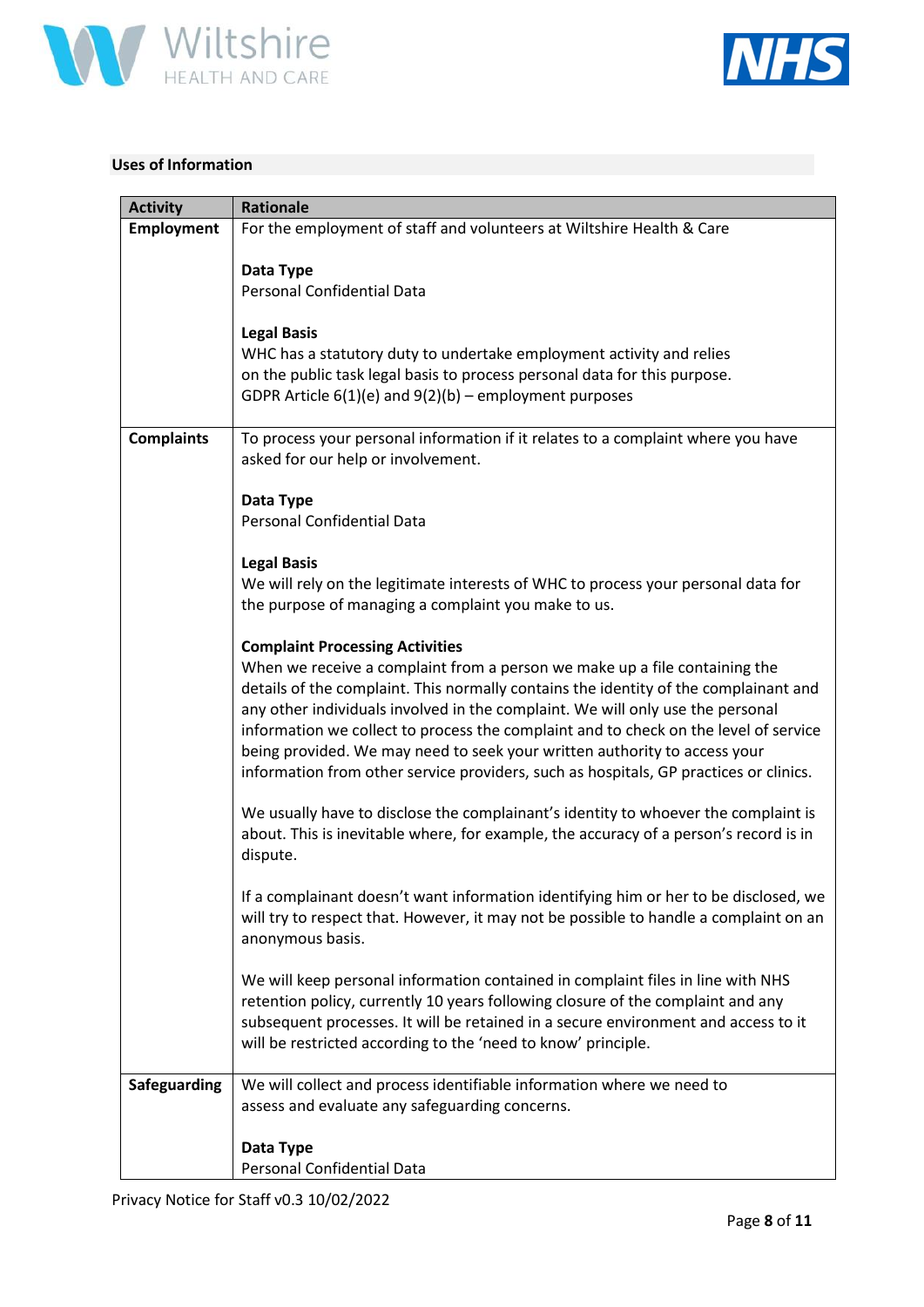



|                                                 | <b>Legal Basis</b><br>WHC has a statutory duty to undertake safeguarding activity and relies<br>on the public task legal basis to process personal data for this purpose.<br>GDPR Article $6(1)(e)$ and $9(2)(h)$ – management of health and social care<br><b>Services</b>                                                                                 |
|-------------------------------------------------|-------------------------------------------------------------------------------------------------------------------------------------------------------------------------------------------------------------------------------------------------------------------------------------------------------------------------------------------------------------|
| <b>For Other</b><br>organisations<br>to provide | WHC use the services of data processors, who provide additional expertise to<br>support the work of WHC:                                                                                                                                                                                                                                                    |
| support<br>services for<br><b>us</b>            | Data Type<br>Personal Confidential Data, Pseudonymised Data, Anonymous Data                                                                                                                                                                                                                                                                                 |
|                                                 | <b>Legal Basis</b><br>We rely on our public task duties as our GDPR legal basis for the activities described<br>below. Articles $6(1)(e)$ and $9(2)(h)$ – management of health and social care.                                                                                                                                                             |
|                                                 | We have entered into contracts with other NHS and third party organisations to<br>provide some services for us or on our behalf. These organisations are known as<br>"data processors". Below are details of our data processors and the function that<br>they carry out on our behalf:                                                                     |
|                                                 | Centrality: Our IT provider<br>٠<br>KPMG (External auditor): Audit our accounts and services with specific case<br>reviews from time to time (add value to the analyses of data that does not<br>directly identify individuals)<br>BDO LLP (Internal auditor): Audit our accounts and services with specific case<br>$\bullet$<br>reviews from time to time |
|                                                 | BDO LLP: Counter Fraud investigations and audits<br>$\bullet$<br>NHS Resolution - Claims Management<br>$\bullet$<br>Shred Station - Confidential Waste Disposal Company to shred information in a<br>$\bullet$                                                                                                                                              |
|                                                 | secure environment<br>Salisbury NHS Foundation Trust - Payroll services                                                                                                                                                                                                                                                                                     |
|                                                 | Great Western Hospitals Trust - Records Management Service<br>Royal United Hospitals - Finance Services                                                                                                                                                                                                                                                     |
|                                                 | These organisations are subject to the same legal rules and conditions for keeping<br>personal confidential data and secure and are underpinned by a contract with us.                                                                                                                                                                                      |
|                                                 | Before awarding any contract, we ensure that organisations will look after your<br>information to the same high standards that we do. Those organisations can only<br>use your information for the service we have contracted them for and cannot use it<br>for any other purpose.                                                                          |
| <b>National</b><br><b>Fraud</b><br>Initiative   | WHC is required by law to protect the public funds it administers. It may share<br>information provided to it with other bodies responsible for; auditing, or<br>administering public funds, or where undertaking a public function, in order to<br>prevent and detect fraud.                                                                               |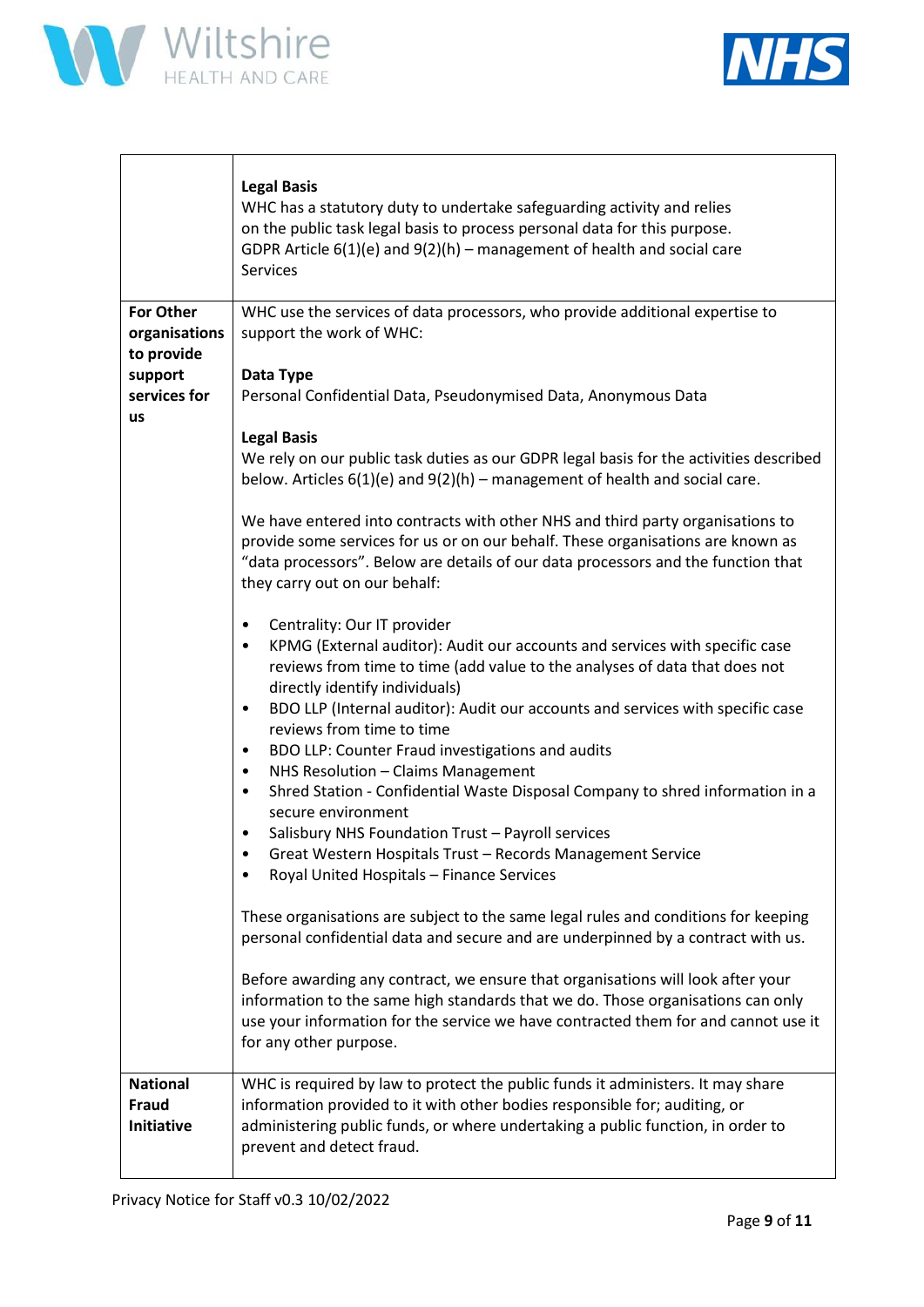



|                 | The Cabinet Office conducts data matching exercises to assist in the prevention and<br>detection of fraud as part of its responsibility for public sector efficiency and reform.<br>Part 6 of the Local Audit and Accountability Act 2014 enables the Cabinet Office to<br>process data as part of the National Fraud Initiative (NFI).                                                                                                                                                                      |
|-----------------|--------------------------------------------------------------------------------------------------------------------------------------------------------------------------------------------------------------------------------------------------------------------------------------------------------------------------------------------------------------------------------------------------------------------------------------------------------------------------------------------------------------|
|                 | The Cabinet Office is responsible for carrying out data matching exercises.                                                                                                                                                                                                                                                                                                                                                                                                                                  |
|                 | We participate in the Cabinet Office's National Fraud Initiative: a data matching<br>exercise to assist in the prevention and detection of fraud. We are required to<br>provide particular sets of data to the Minister for the Cabinet Office for matching<br>for each exercise, as detailed at<br>https://www.gov.uk/government/collections/national-fraud-initiative.                                                                                                                                     |
|                 |                                                                                                                                                                                                                                                                                                                                                                                                                                                                                                              |
|                 | Data matching involves comparing sets of data, such as payroll held by one body<br>against other records held by the same or another body to see how far they match.<br>The data matching allows potentially fraudulent claims and payments to be<br>identified. Where a match is found it may indicate that there is an inconsistency<br>which requires further investigation. No assumption can be made as to whether<br>there is fraud, error or other explanation until an investigation is carried out. |
|                 | <b>Legal Basis</b>                                                                                                                                                                                                                                                                                                                                                                                                                                                                                           |
|                 | We rely on Article $6(c)$ of GDPR – processing is necessary for compliance with a legal<br>obligation to which the controller is subject.                                                                                                                                                                                                                                                                                                                                                                    |
|                 | Further information on the Government National Fraud Initiative may be<br>found by reference to the following:<br>https://www.gov.uk/government/publications/fair-processing-national-<br>fraudinitiative/fair-processing-level-3-full-text                                                                                                                                                                                                                                                                  |
| <b>Research</b> | To support research-oriented proposals and activities in the healthcare system                                                                                                                                                                                                                                                                                                                                                                                                                               |
|                 |                                                                                                                                                                                                                                                                                                                                                                                                                                                                                                              |
|                 | Data Type<br>Personal Confidential Data, Pseudonymised Data, Anonymous                                                                                                                                                                                                                                                                                                                                                                                                                                       |
|                 | <b>Legal Basis</b>                                                                                                                                                                                                                                                                                                                                                                                                                                                                                           |
|                 | Your consent will be obtained before identifiable information about you is disclosed<br>for any research.                                                                                                                                                                                                                                                                                                                                                                                                    |
|                 | Sometimes research can be undertaken using information that does not identify<br>you. The law does not require us to seek your consent in this case, but the<br>organisation holding your information will make notices available on the premises<br>and on the website about any research projects that are undertaken.                                                                                                                                                                                     |
|                 | <b>Benefits</b>                                                                                                                                                                                                                                                                                                                                                                                                                                                                                              |
|                 | Researchers can provide direct benefit to individuals who take part and indirect<br>benefit to the population as a whole.                                                                                                                                                                                                                                                                                                                                                                                    |
|                 | <b>Processing Activities</b>                                                                                                                                                                                                                                                                                                                                                                                                                                                                                 |